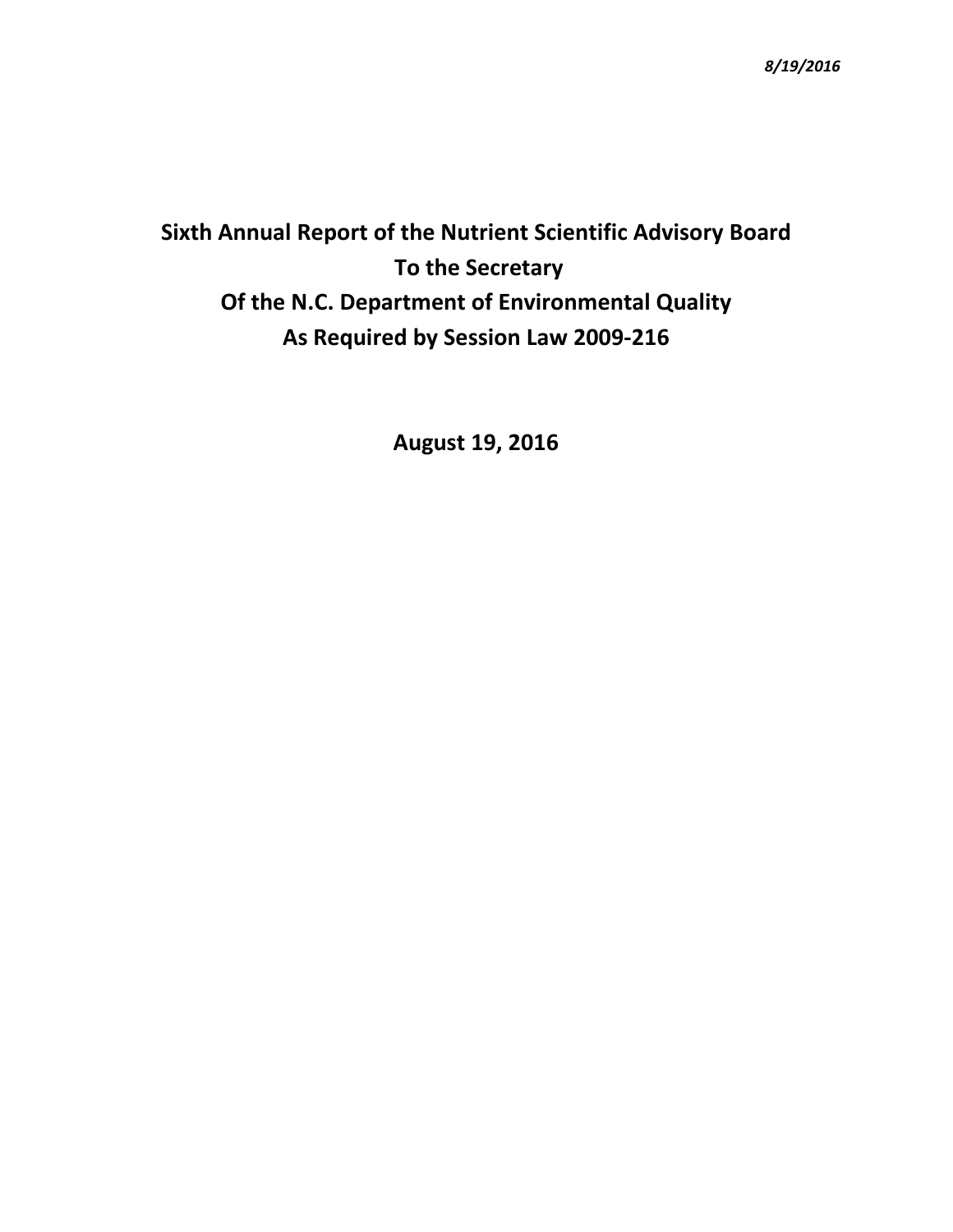# **Table of Contents**

| I. Nutrient Measures for Existing Development Stormwater 3         |  |
|--------------------------------------------------------------------|--|
|                                                                    |  |
|                                                                    |  |
|                                                                    |  |
|                                                                    |  |
| Appendix A - Nutrient Scientific Advisory Board (NSAB) Membership6 |  |
|                                                                    |  |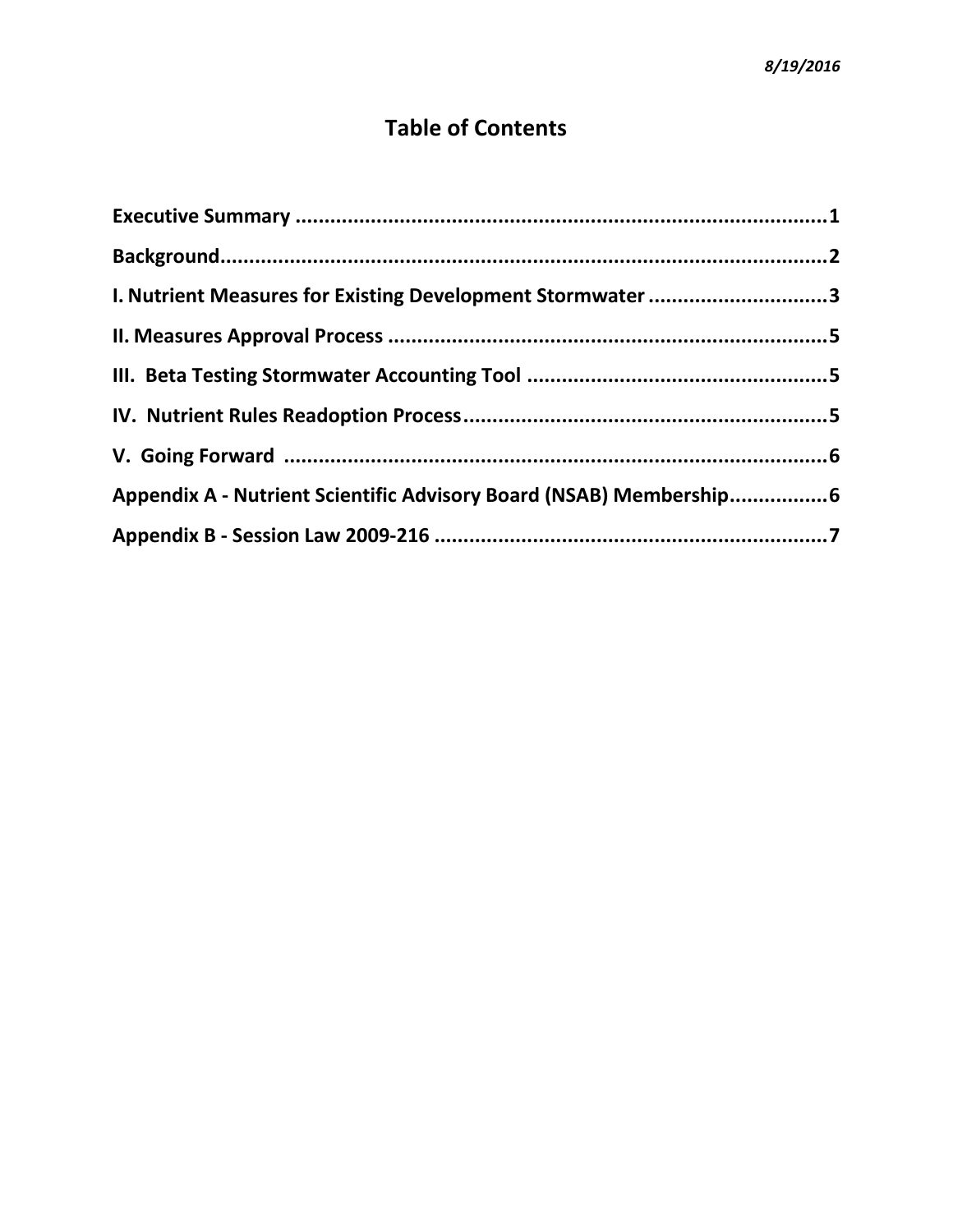#### <span id="page-2-0"></span>**Executive Summary**

In its sixth year serving as a guide to the Division of Water Resources (DWR) Nonpoint Source Planning staff in implementing existing development stormwater nutrient rule requirements pursuant to Session [Law 2009-216,](http://www.ncleg.net/sessions/2009/bills/house/pdf/h239v6.pdf) the Nutrient Scientific Advisory Board (the board) continued to meet and actively assist the Division in several efforts during 2015-2016. This annual report is required by the session law and was assembled by Division staff with guidance and review by the board.

The board was active this year at a reduced pace in response to DWR Nonpoint Source Planning staff needs. The board met four times over the past year in support of the following rule-related actions:

- 1. Collaborated with the staff and the Upper Neuse River Basin Association (UNRBA) on the development of nutrient crediting and design standards for additional load-reducing measures for use in both the Jordan and Falls watersheds. This included reviewing draft practice documents and providing input on the nutrient credit standards and design specifications for six practices.
- 2. Reviewed the approval process guidance for these additional load-reducing measures and provided input to the staff on ways to clarify and streamline the process.
- 3. Provided feedback and participated in beta-testing recent updatesto the Jordan Falls Stormwater Accounting Tool.
- 4. Provided feedback on rule revisions options for the Jordan and Falls Lake New Development and Existing Development stormwater rules.

Sections I - IV of this document provide summaries of each of these activities. More information on the board's activities, including previous annual reports, meeting agendas and minutes can be found at the Division's NSAB website at: <http://portal.ncdenr.org/web/jordanlake/nutrient-scientific-advisory-board>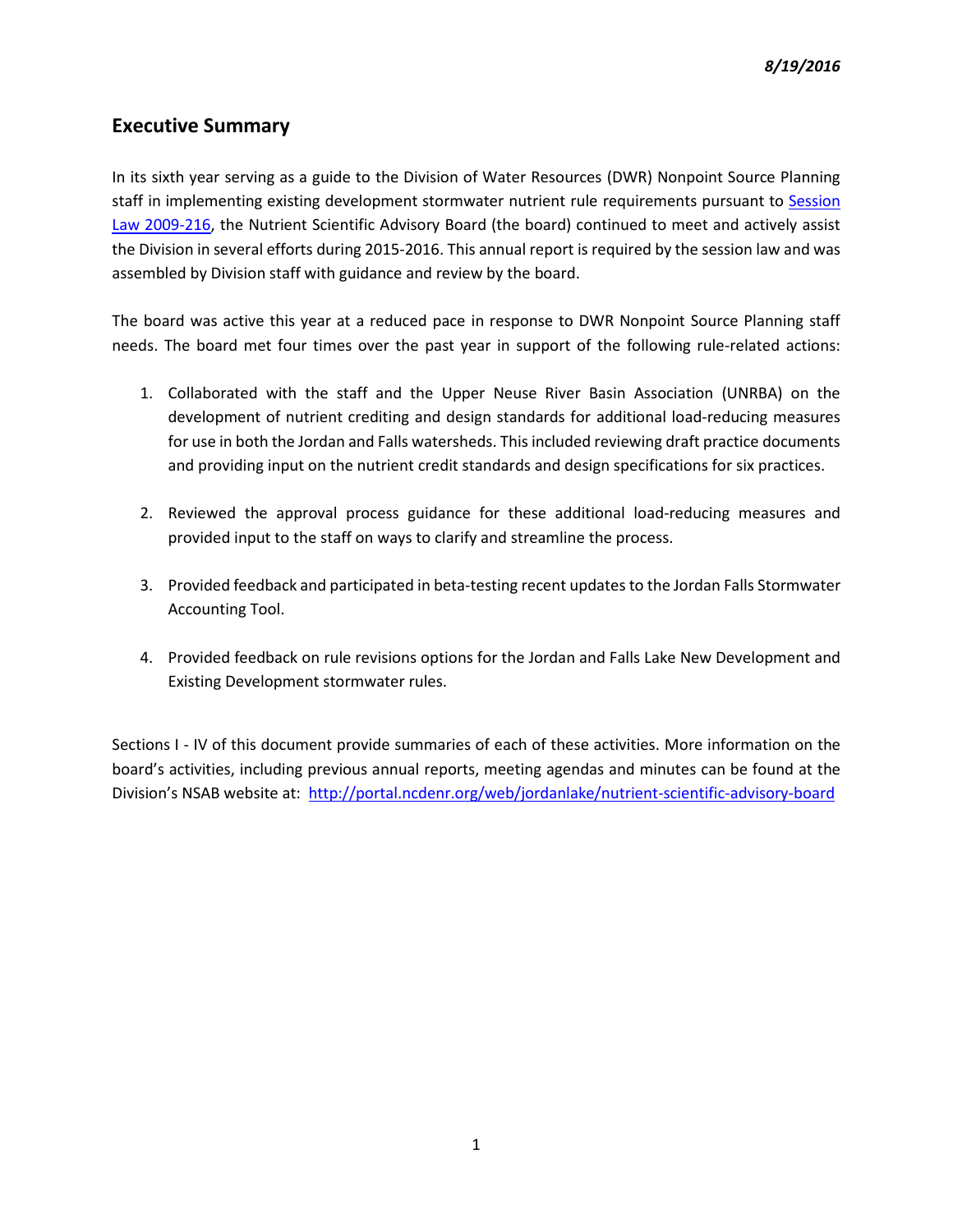### <span id="page-3-0"></span>**Background**

[Session Law 2009-216](http://www.ncleg.net/sessions/2009/bills/house/pdf/h239v6.pdf) established requirements for local governments and state and federal entities in the Jordan Lake watershed to reduce nutrient loading from existing developed lands. Given the precedent-setting nature of the requirements in this evolving area of nonpoint source water quality management, the drafters of the legislation felt it was important to establish an advisory body to assist the state in identifying all potential implementation options, their feasibility and value, and to identify any other analytical improvement needs for nutrient strategies in Jordan and other watersheds that may face similar requirements in the future. Therefore, the legislation also called for the formation a scientific advisory board for nutrient-impaired waters.

In July 2010, the DENR Secretary established a 10-member Nutrient Scientific Advisory Board, hereafter referred to as "the board" (see Appendix A for board membership). As specified in the legislation, six of the board's members are representatives of local governments in the Jordan Lake watershed, while other members represent the N.C. Department of Transportation (NCDOT), the conservation community, and water quality science and stormwater engineering expertise. In 2013 the board also decided to add an unofficial, non-voting member to represent local governments in the Falls Lake watershed.

The board is charged with the following duties as described in Section (4)(b) of the session law:

- *(1) Identify management strategies that can be used by local governments to reduce nutrient loading from existing development.*
- *(2) Evaluate the feasibility, costs, and benefits of implementing the identified management strategies.*
- *(3) Develop an accounting system for assignment of nutrient reduction credits for the identified management strategies.*
- *(4) Identify the need for any improvements or refinements to modeling and other analytical tools used to evaluate water quality in nutrient-impaired waters and nutrient management strategies.*

The session law also provides the board the option of recommending a method for estimating existing development load reduction needs for affected parties in the Jordan watershed (Section (3)(d)(2)b.), and in Section (4)(c) charges the board more generally with advising the Secretary "on any other issue related to management and restoration of nutrient-impaired water bodies".

The board completed its initial two-year charge with its July 2012 report to the Secretary. In July 2013, Division of Water Resources Planning staff presented a draft model local program for Existing Development rules implementation to the Environmental Management Commission and was granted additional time to work with affected parties to develop credit accounting for additional nutrient-reducing practices and other aspects of local guidance. Since then, the board has continued to actively assist the Division in better defining the extent of reduction needs on, and improving the set of tools with which to control nutrient loading from, existing developed lands. The remainder of this report provides updates on the board's activities over the last year.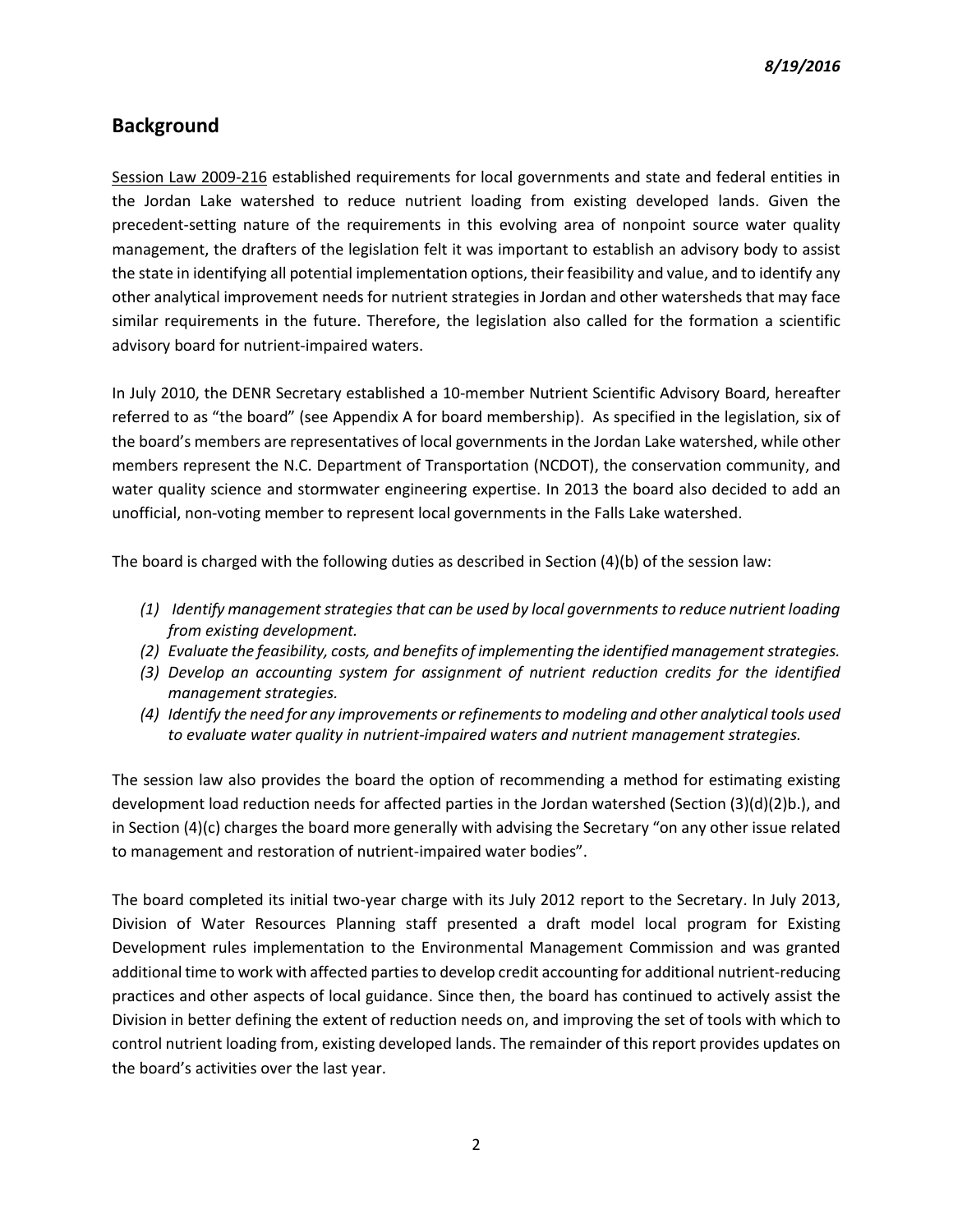#### <span id="page-4-0"></span>**I. Nutrient Measures for Existing Development Stormwater**

*Background:* Section 4.(b) of Session Law 2009-216 charged the board with identifying, evaluating and developing accounting methods for additional measures that could be used by affected parties to reduce nutrient loading from existing development. In July 2013, Division staff presented a draft Model Local Program to the Environmental Management Commission that identified currently available nutrientreducing practices in addition to an extensive list of other potentially creditable measures that was developed with input from the board.

In 2013, with guidance and review by the board, the Division utilized 205(j) grant funds to obtain a synthesis of the science characterizing the nutrient load reduction performance of six measures. The Division has since used that product as a basis for its efforts to develop practice crediting and design specifications for these measures.

Separately in 2013, the Upper Neuse River Basin Association (UNRBA) used member government funding and funding assistance from the department to contract for the development of nutrient crediting for an additional set of measures. During 2014, the contractor worked with the board, subject matter experts, the Division and other stakeholders to identify ten priority measures for full credit development and five additional measures for future credit development pending funding. In 2015, the contractor began developing credit methods and design specifications for the priority practices. They expect to complete these practices by December 2016.

*Status:* During the four meetings held in this reporting cycle, the board provided input on a total of six practices: stream restoration; StormFilter®; bioretention design variants; level spreader-filter strip design variants; soil amendment; and infiltration devices. Feedback from the board was used to make revisions to the content of draft practice guidance documents. The Division plans to continue working on the six practices noted and collaborating with the UNRBA to complete all ten of its practice documents by 2017.

Recently passed legislation (S.L. 2016-94) includes the requirement that stormwater treatment practices approved by the Chesapeake Bay Commission shall be allowed for use in the Jordan and Falls watersheds at the same pollutant removal efficiency value established for the Chesapeake Bay watershed, and calls on the Department to report on the need and desirability of establishing state-specific values for practices. The Division of Energy, Mineral and Land Resources will lead that process. It should be noted that while DWR staff have consistently utilized the work done by expert panels for the Chesapeake Bay Program as a starting point in its development of practice documents, it has been considered necessary to adjust or refine Chesapeake practices for specific conditions in North Carolina.

Once taken through a public comment process and finalized, practice crediting documents will be submitted to the appropriate Division Directors for approval. Approved practices add to the set of options that local governments and others may use to achieve load reductions from developed lands. Below is a summary table of existing and proposed nutrient practices and their current development status.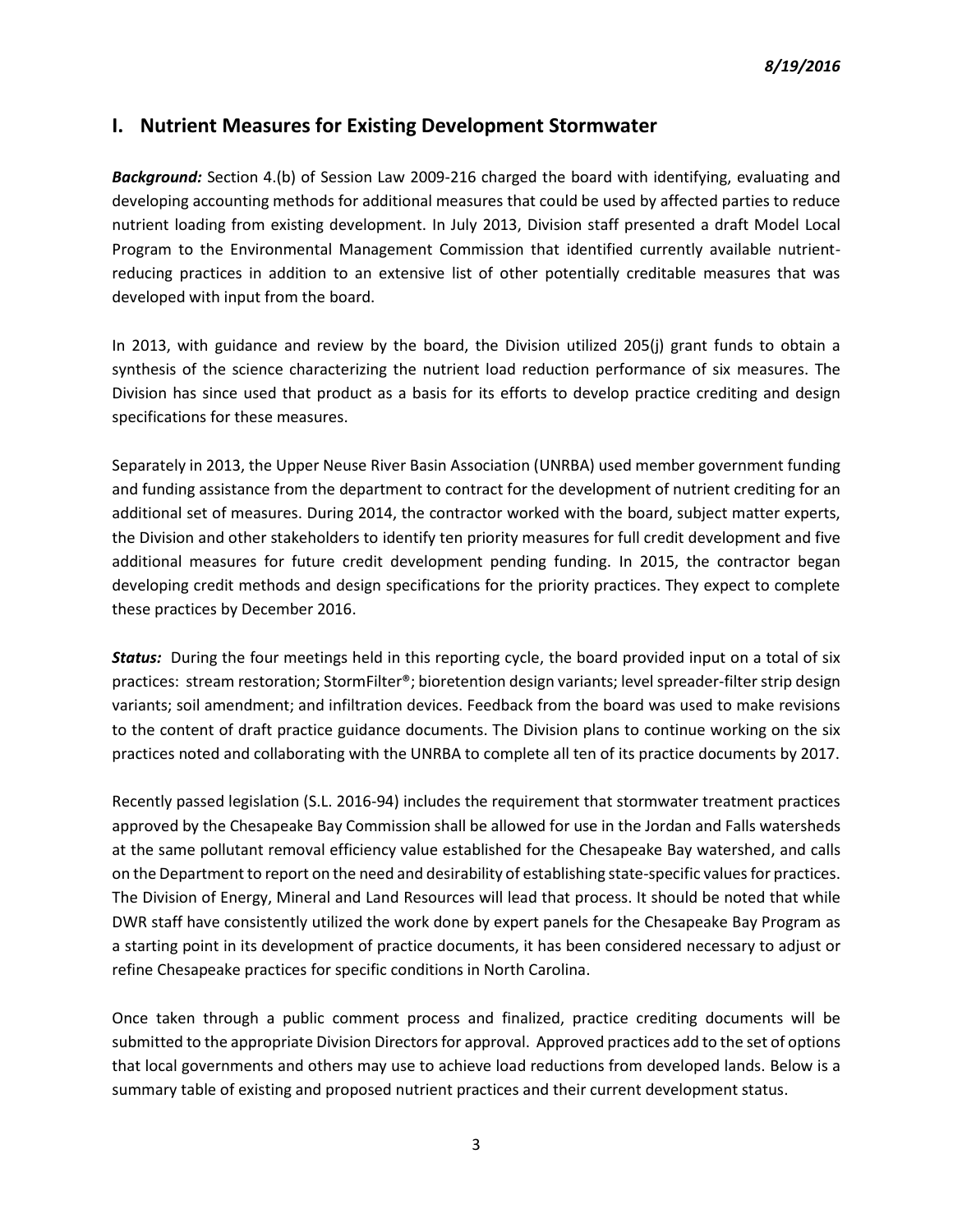| <b>Source Type</b>     | <b>Practice</b>                                                                                          | <b>Relative Cost per</b><br>Unit Reduction <sup>1</sup> | <b>Development</b><br>Status (%<br>Complete) |
|------------------------|----------------------------------------------------------------------------------------------------------|---------------------------------------------------------|----------------------------------------------|
| Agricultural/          | Riparian buffer restoration                                                                              | \$                                                      | 25                                           |
| Rural                  | Livestock exclusion <sup>2</sup>                                                                         | \$                                                      | 85                                           |
|                        | Cropland conversion to trees or grass                                                                    | \$\$                                                    | $\mathbf 0$                                  |
|                        | Stream restoration/enhancement                                                                           | \$\$\$\$                                                | 75                                           |
| Ecosystem              | Riparian buffer restoration - urban <sup>2</sup>                                                         | \$\$                                                    | 35                                           |
| Restoration            | Land or forest protection <sup>2</sup>                                                                   | \$\$\$                                                  | 75                                           |
|                        | Regenerative stormwater conveyance <sup>3</sup>                                                          | \$\$                                                    | 10                                           |
| Local                  | Improved street sweeping / Leaf Litter <sup>3</sup>                                                      | \$\$                                                    | 80                                           |
| Government             | Increased urban canopy cover                                                                             | \$\$                                                    | $\pmb{0}$                                    |
|                        | Illicit Discharge Detection & Elimination <sup>2</sup>                                                   | \$<br>\$5                                               | 5                                            |
|                        | Level spreader & vegetated filter strip retrofit <sup>2</sup><br>Rainwater harvesting (rooftop retrofit) | $\zeta$                                                 | 100<br>100                                   |
|                        | <b>Bioretention retrofit</b>                                                                             | \$\$\$                                                  | 100                                          |
|                        | Grassed swale retrofit                                                                                   | \$\$\$                                                  | 100                                          |
|                        | Permeable pavement retrofit                                                                              | \$\$                                                    | 100                                          |
|                        | Stormwater wetland retrofit                                                                              |                                                         | 100                                          |
|                        |                                                                                                          | \$\$                                                    | 100                                          |
|                        | Wet detention basin retrofit                                                                             | \$\$                                                    | 100                                          |
|                        | Dry extended detention basin retrofit                                                                    | \$\$\$\$                                                | 100                                          |
| Urban                  | Sand filter retrofit                                                                                     | \$\$\$\$                                                |                                              |
| Stormwater             | Green roof                                                                                               | \$\$\$\$\$                                              | 100                                          |
| Retrofits <sup>4</sup> | Disconnect impervious surfaces <sup>3</sup>                                                              | \$                                                      | 95                                           |
|                        | Floating treatment wetlands <sup>3</sup>                                                                 | \$\$                                                    | 90                                           |
|                        | Infiltration devices <sup>2</sup>                                                                        | \$\$                                                    | 85                                           |
|                        | StormFilter <sup>4</sup>                                                                                 | \$\$\$                                                  | 85                                           |
|                        | Filter strip design variants                                                                             | \$                                                      | 90                                           |
|                        | Bioretention design variants <sup>2</sup>                                                                | \$\$                                                    | 90                                           |
|                        | Soil improvement/urban nutrient management <sup>2</sup>                                                  | \$\$\$                                                  | 85                                           |
|                        | Algal turf scrubber <sup>5</sup>                                                                         | \$                                                      | 25                                           |
|                        | Permeable pavement design variants <sup>3</sup>                                                          | \$\$                                                    | 40                                           |
|                        | Grass swale design variants                                                                              | \$\$                                                    | 40                                           |
|                        | Remedy discharging sand filter <sup>3</sup>                                                              | \$\$                                                    | 95                                           |
| Wastewater             | Remedy malfunctioning septic system <sup>3</sup>                                                         | \$\$\$                                                  | 65                                           |
|                        | Regionalization (package plant)                                                                          | \$\$\$                                                  | 30                                           |

# **Proposed Practices & Status**

**Footnotes** 

 $^1$  Relative Cost Per Pound of N/P removed, \$, \$\$ - Low; \$\$\$ - Moderate; \$\$\$\$, \$\$\$\$\$ - High.

<sup>2</sup>UNRBA developing practice credit document though its contractors Cardno & Center for Watershed Protection

<sup>3</sup> DWR using results of Tetra Tech 205J project to develop practice credit document

<sup>4</sup> Contech developing practice credit document.

<sup>5</sup> City of Durham Pilot Study ongoing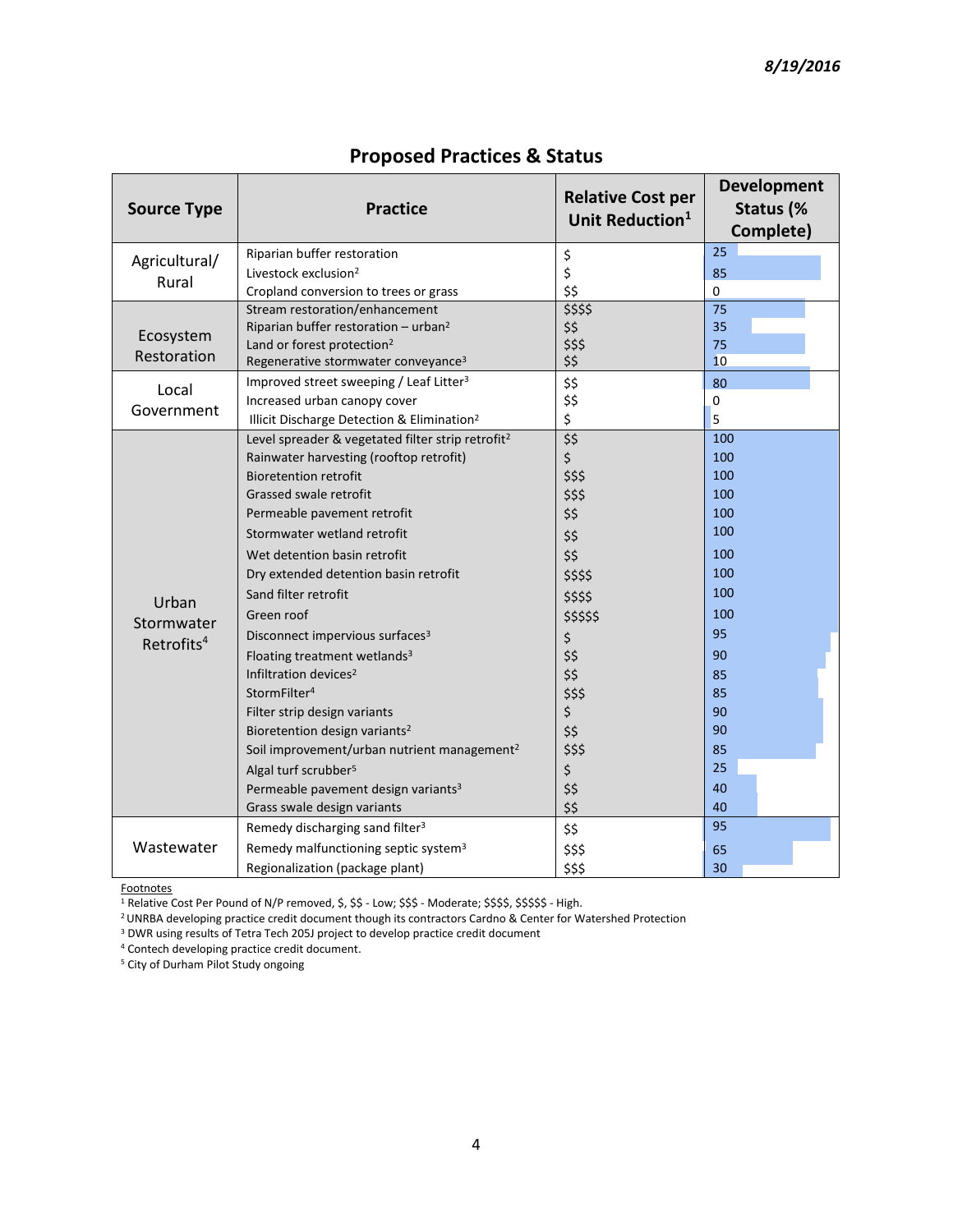#### **II. Measures Approval Process**

*Background:* In 2014-2015, the Division developed a *Nutrient Measures Approval Framework* guidance document with the board's assistance. This guidance outlines the process to follow in order to establish load reduction credit for nutrient-reducing measures that lack credit assignments.

*Status*. The Division has worked closely with the board to refine the measures approval process over the past two years. At the board's request, the Division provided clarification at the May 2016 meeting on the roles, responsibilities, and coordination between the board, DWR, and the DEMLR Stormwater Permitting Unit. The board provided helpful feedback on the process. Given the potential for overlapping efforts to establish crediting for stormwater practices with DEMLR, the Division plans to continue working closely with DEMLR as practices make their way through the approval processes.

Staff plan to have the measure approval process approved by the Director along with the first set of completed practices by the end of 2016.

## **III. Beta Testing of Jordan Falls New Development Stormwater Tool**

**Background:** The Jordan Falls stormwater tool was developed in 2010 for use by developers to show compliance with new development nutrient export targets in the Jordan and Falls watersheds. In May and June 2015, the board participated in beta-testing of an updated version of the tool (version 3.0) which led to further revisions by staff.

*Status:* During 2016, staff made significant improvements to the tool. These updates: greatly improved its functionality by adding BMP design variant options and adding the ability to both under- and oversize BMPs; improved data validation and feedback to the user; simplified updating or adding BMPs to the tool; and reconfigured the input and output worksheets to make the tool and its interface more user friendly. An updated version (version 4.0) was provided to the board for beta testing in May 2016. The board is currently testing it and providing feedback to the Division. Final revisions are expected to be completed by fall 2016 at which time it will be released for use by the regulated community.

### **IV.Nutrient Rules Readoption Process**

**Background:** Session Law 2013-413 (H74) requires review and readoption of all of the Division's water quality rules at least once every 10 years. Nonpoint Source Planning staff obtained feedback from the board on draft rule revisions covering all nutrient management strategies at the board's May 2015 meeting.

<span id="page-6-0"></span>*Status:* In September 2015 the board provided staff additional input on new rule options addressing land disturbance thresholds and local program and reporting requirements in proposed revisions to the Falls and Jordan New Development and Existing Development Stormwater rules. Current versions are pending review and approval by the Department. However, given the enactment of S.L. 2016-94 during the 2016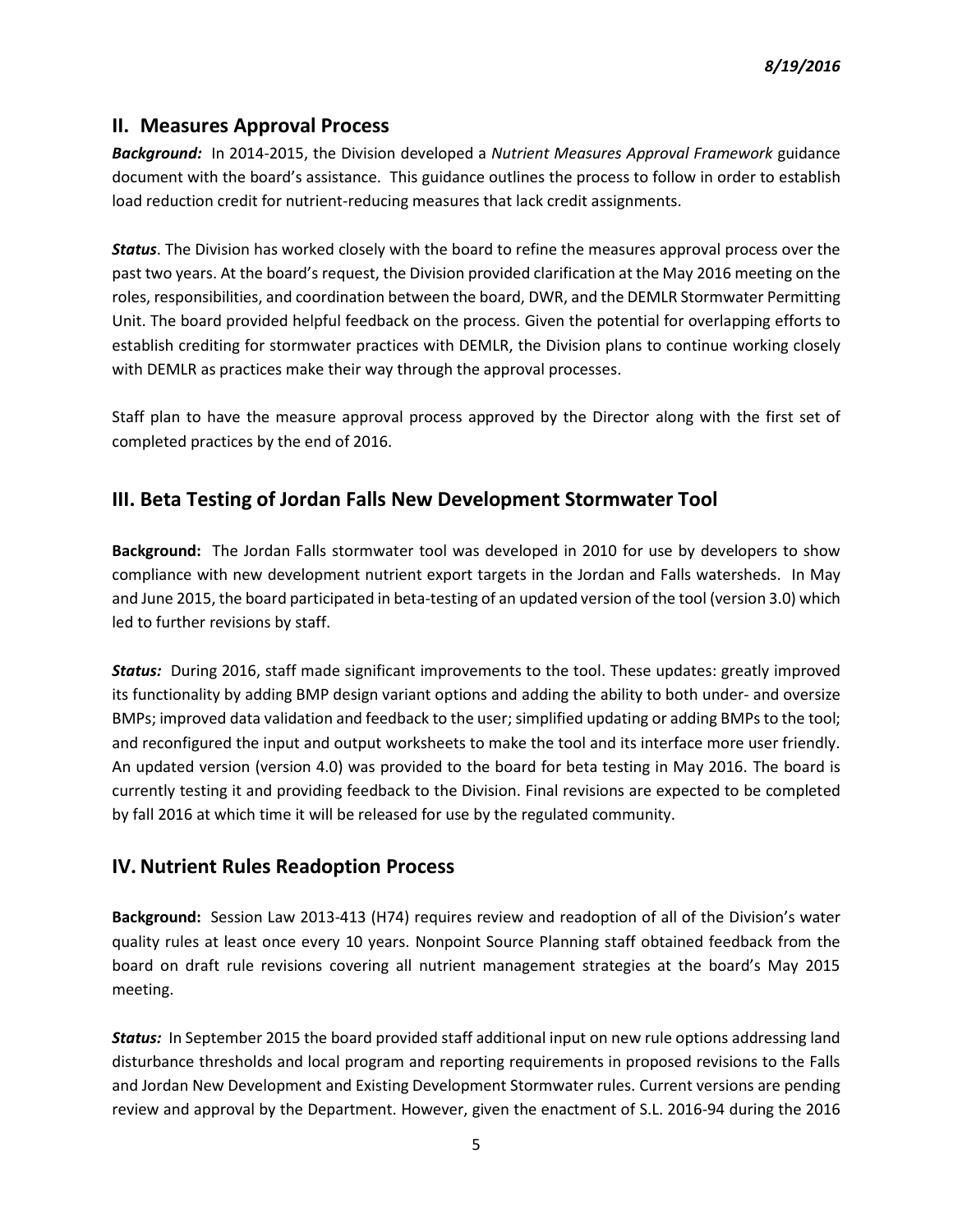legislative session, it appears that the Jordan and Falls rules will be reconsidered in full. Under this new legislation, the Environmental Management Commission is charged with beginning the rules readoption process by March 15, 2019. The Division will continue to collaborate with the board and other stakeholders in the watersheds throughout the rules readoption process.

#### **V. Going Forward**

The Division will continue to work with the NSAB on a number of important tasks in the coming year. Staff will continue to seek the board's input on additional nutrient reducing practices as they make their way through the review and approval process. Staff will also seek the board's feedback on a number of items included in the recent nutrient management legislation as they relate to the Jordan and Falls rules readoption process. Additionally, the board will also continue to provide input into the ongoing effort to establish existing development load assignments for Falls and Jordan local governments.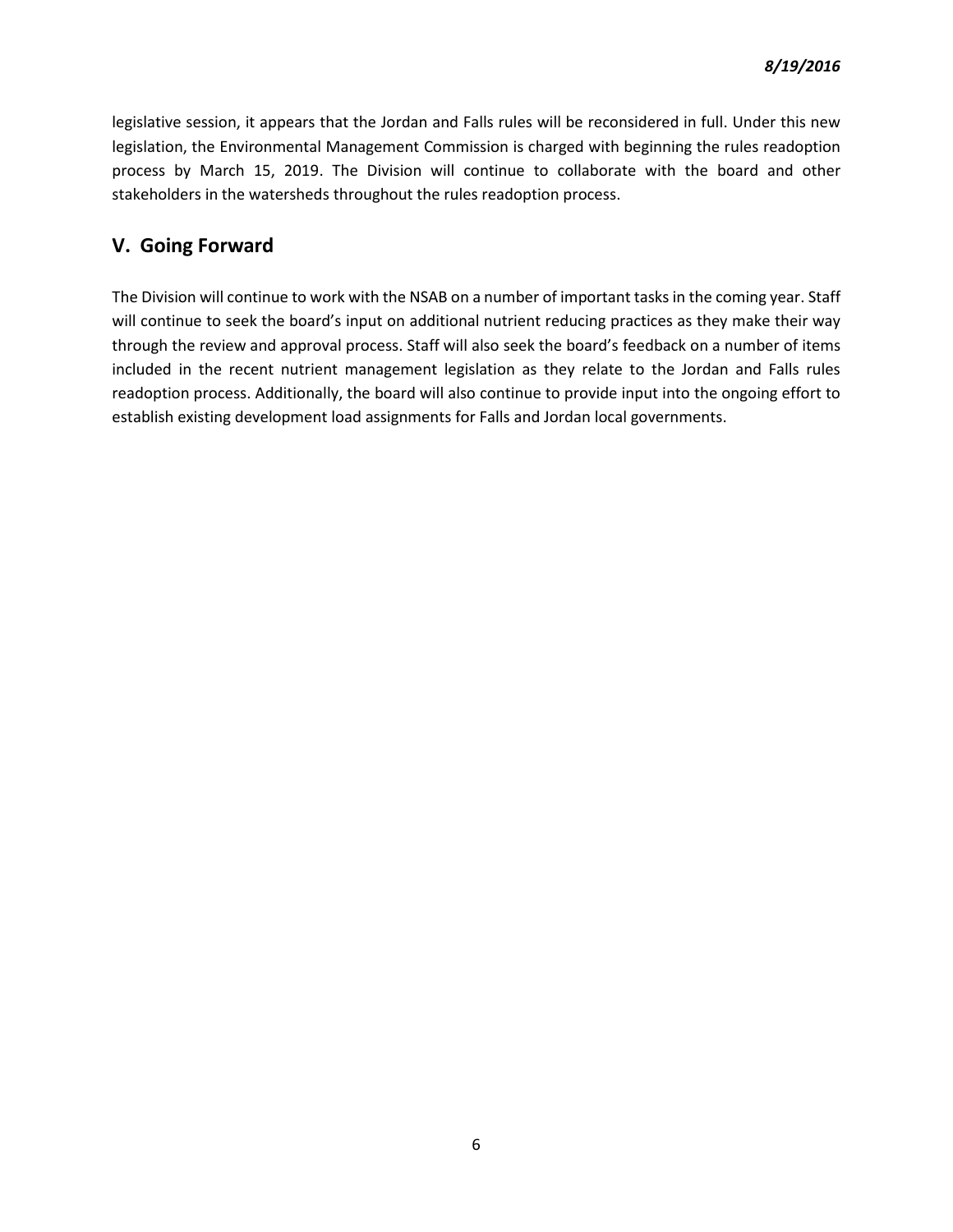# **Appendix A Nutrient Scientific Advisory Board (NSAB) Membership**

Session Law 2009-216 (4)(a) calls for establishment of the Board and stipulates a membership of five to ten members with the expertise or experience quoted below. Names and affiliations of the members currently occupying the applicable seats are provided in the footnotes.

|                | <b>NSAB Position</b>                                            | <b>Member</b>          | Organization                                                     |
|----------------|-----------------------------------------------------------------|------------------------|------------------------------------------------------------------|
| 1              | Local Government Representative <sup>1</sup>                    | Sandra Wilbur          | City of Durham                                                   |
| $\overline{2}$ | Local Government Representative <sup>1</sup>                    | <b>Allison Weakley</b> | Town of Chapel Hill                                              |
| 3              | Local Government Representative <sup>1</sup>                    | Michael Layne          | City of Burlington                                               |
| $\overline{4}$ | Local Government Representative <sup>1</sup>                    | David Phlegar          | City of Greensboro                                               |
| 5              | Local Government Representative <sup>1</sup>                    | Josh Johnson           | Cities of Mebane and<br>Graham; Towns of Elon<br>and Gibsonville |
| 6              | Local Government Representative <sup>1</sup>                    | Matt Flynn             | Town of Cary                                                     |
| 7              | Professional or Academic Representative <sup>2</sup>            | Larry Band             | <b>UNC</b>                                                       |
| 8              | Professional Engineer <sup>3</sup>                              | <b>Bill Hunt</b>       | <b>NCSU BAE</b>                                                  |
| 9              | NC DOT Representative <sup>4</sup>                              | Andy McDaniel          | NC DOT                                                           |
| 10             | <b>Conservation Organization</b><br>Representative <sup>5</sup> | Grady McCallie         | <b>NC</b> Conservation<br><b>Network</b>                         |
| 11             | Falls Lake Watershed Representative <sup>6</sup>                | <b>Forrest Westall</b> | <b>Upper Neuse River</b><br><b>Basin Association</b>             |

#### **Table 1 - Nutrient Scientific Board Members**

<sup>1</sup>R*epresentatives of one or more local government in the Jordan Reservoir watershed. Local government representatives shall have experience in stormwater management, flood control, or management of a water or wastewater utility.*

*<sup>2</sup>One member with at least 10 years of professional or academic experience relevant to the management of nutrients in impaired water bodies and possessing a graduate degree in a related scientific discipline, such as aquatic science, biology, chemistry, geology, hydrology, environmental science, engineering, economics, or limnology.*

*<sup>3</sup>One professional engineer with expertise in stormwater management, hydrology, or flood control.*

*<sup>4</sup>One representative of the Department of Transportation with expertise in stormwater management.*

*<sup>5</sup>One representative of a conservation organization with expertise in stormwater management, urban landscape design, nutrient reduction, or water quality.*

*<sup>6</sup>This member was added to the Board in January 2013 at the request of the Board members. It is not a legislatively required position, and therefore in an unofficial member with no voting rights.*

*(1-5 from Section 4.(a) of Session Law 2009-216)*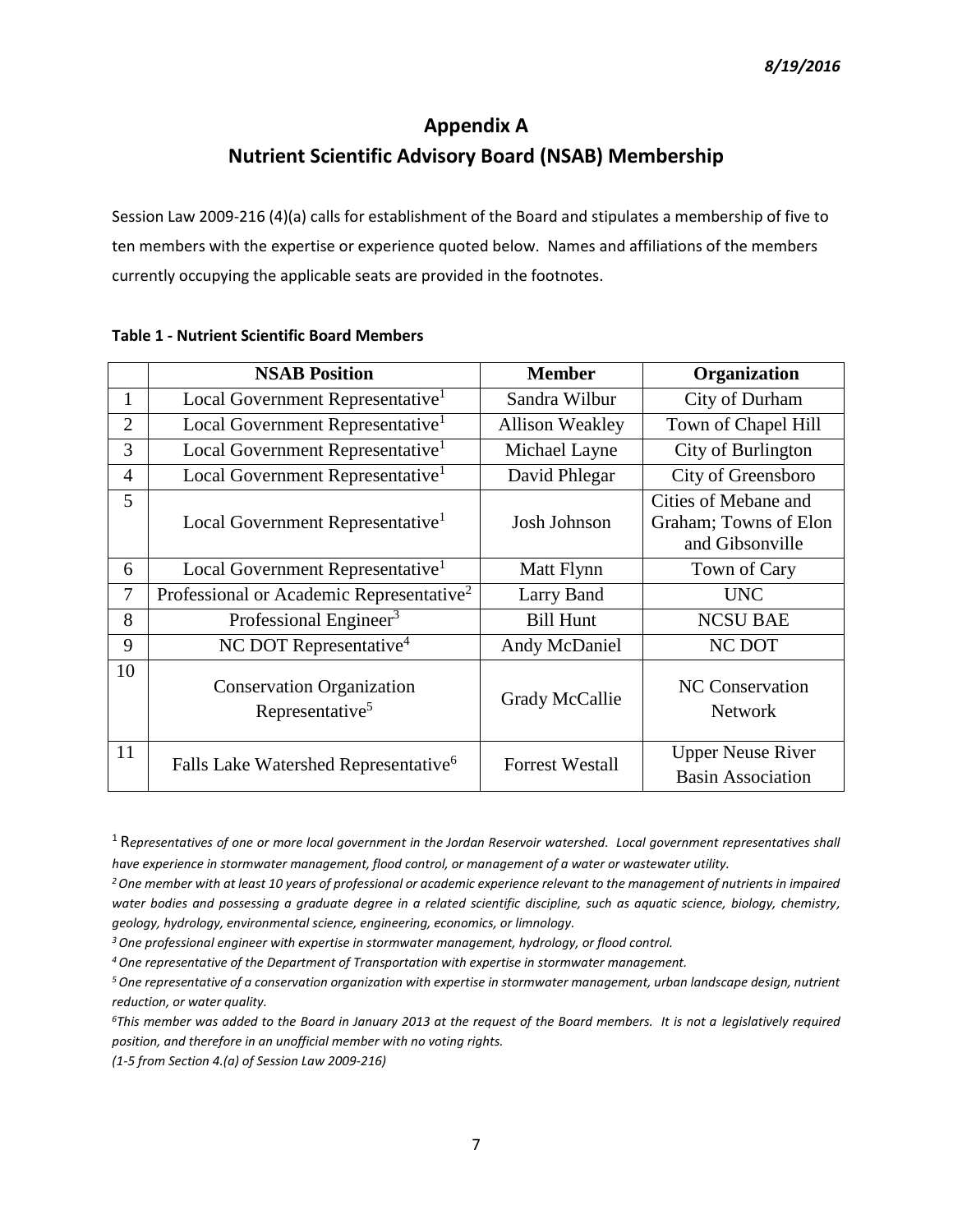#### **Appendix B**

#### **Excerpts from Session Law 2009-216 Related to the Establishment of the NSAB**

### **Section 4.(a) – (c) SESSION LAW 2009-216 HOUSE BILL 239**

#### AN ACT TO PROVIDE FOR IMPROVEMENTS IN THE MANAGEMENT OF THE JORDAN WATERSHED IN ORDER TO RESTORE WATER QUALITY IN THE JORDAN RESERVOIR.

The General Assembly of North Carolina enacts:

…

**SECTION 4.(a)** Scientific Advisory Board for Nutrient-Impaired Waters Established. – No later than July 1, 2010, the Secretary shall establish a Nutrient Sensitive Waters Scientific Advisory Board. The Scientific Advisory Board shall consist of no fewer than five and no more than 10 members with the following expertise or experience:

- (1) Representatives of one or more local governments in the Jordan Reservoir watershed. Local government representatives shall have experience in stormwater management, flood control, or management of a water or wastewater utility.
- (2) One member with at least 10 years of professional or academic experience relevant to the management of nutrients in impaired water bodies and possessing a graduate degree in a related scientific discipline, such as aquatic science, biology, chemistry, geology, hydrology, environmental science, engineering, economics, or limnology.
- (3) One professional engineer with expertise in stormwater management, hydrology, or flood control.
- (4) One representative of the Department of Transportation with expertise in stormwater management.
- (5) One representative of a conservation organization with expertise in stormwater management, urban landscape design, nutrient reduction, or water quality.

**SECTION 4.(b)** Duties. – No later than July 1, 2012, the Scientific Advisory Board shall do all of the following:

- (1) Identify management strategies that can be used by local governments to reduce nutrient loading from existing development.
- (2) Evaluate the feasibility, costs, and benefits of implementing the identified management strategies.
- (3) Develop an accounting system for assignment of nutrient reduction credits for the identified management strategies.